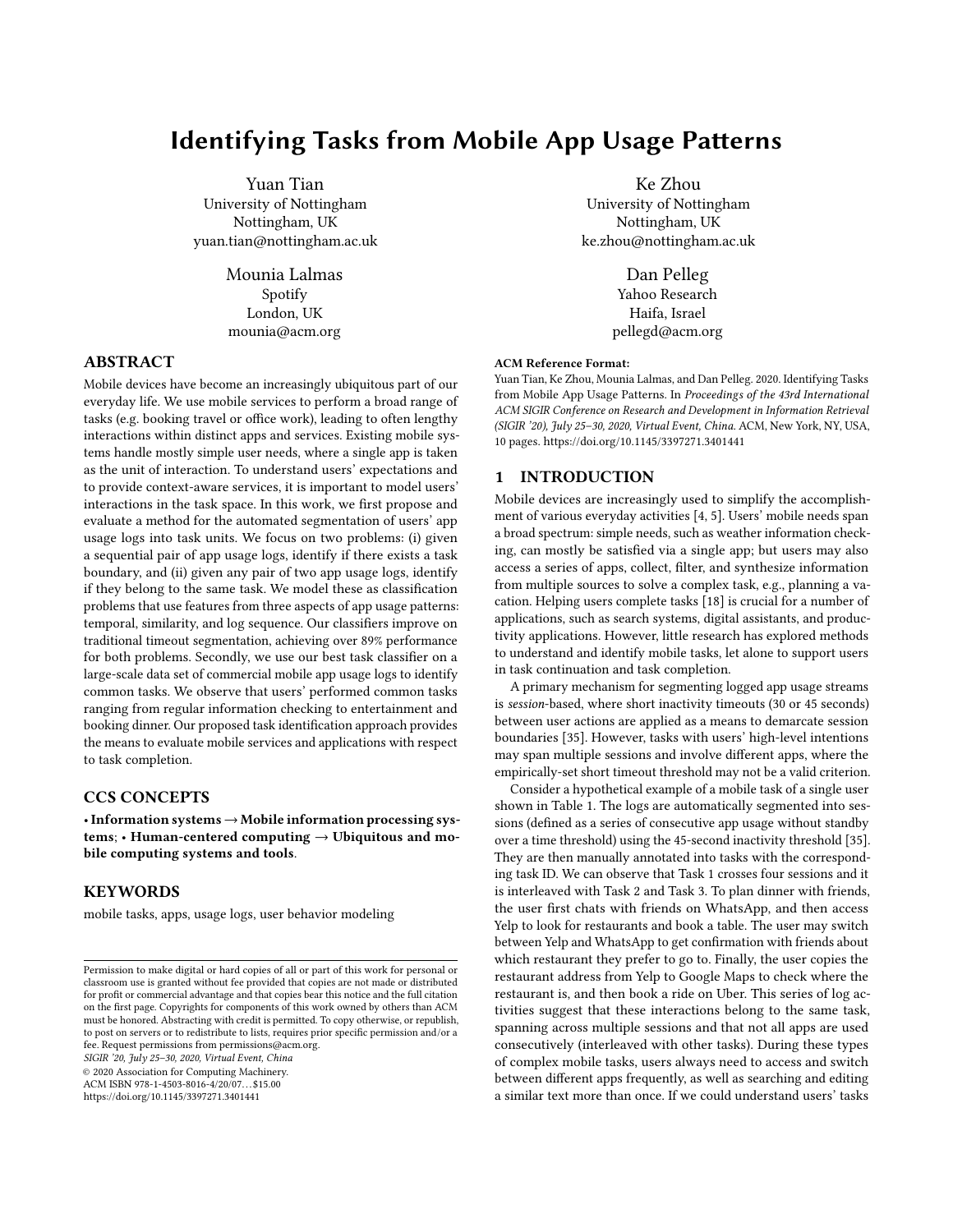| Timestamp             | App         | SessionID               | TaskID | <b>Task Description</b> |
|-----------------------|-------------|-------------------------|--------|-------------------------|
| 18 Jan. 2014 17:49:45 | WhatsApp    |                         |        | Dinning with friends    |
| 18 Jan. 2014 17:50:10 | Yelp        |                         |        |                         |
| 18 Jan. 2014 17:52:15 | WhatsApp    | $\overline{\mathbf{c}}$ | 1      |                         |
| 18 Jan. 2014 17:57:10 | Music       | ٩                       | 2      | listen to music         |
| 18 Jan. 2014 18:04:22 | Facebook    | 4                       | 3      | Social                  |
| 18 Jan. 2014 18:05:01 | Instagram   | 4                       | 3      |                         |
| 18 Jan. 2014 18:10:50 | Yelp        | 5                       | 1      |                         |
| 18 Jan. 2014 18:11:10 | Google Maps | 5                       |        |                         |
| 18 Jan. 2014 18:11:43 | Uber        | 5                       | 1      |                         |
| 18 Jan. 2014 18:13:54 | WhatsApp    | 6                       |        |                         |

<span id="page-1-0"></span>Table 1: An example of mobile task: planning dinner with friends.

in advance, these redundant operations could be optimized. Furthermore, if we were able to accurately identify sets of app usage with the same intent, we will be in a better position to evaluate the performance of mobile services from the user's point of view.

To this end, we first annotated week-long app usage logs of 20 users into tasks. We report on the properties of these annotated mobile tasks, learning that 22.6% of all the tasks are interleaved and 19.7% of tasks contain multiple different apps. This suggests that mobile task extraction is not a trivial problem. We then built classifiers to identify task boundaries between each sequential pair of app usage, as well as arbitrary pairs of logs that correspond to the same task, despite being interleaved with apps usage from other tasks. Given that understanding of mobile tasks of a small-scale lab study is limited, and manual labeling of a large-scale data set is infeasible, we further explore complex mobile tasks of a largescale data set in an automatic fashion. We first segment app usage sequences into tasks based on our proposed best task classifier of task boundary identification. Then an unsupervised learning method is applied to analyze various multi-app tasks for uncovering common patterns among them. The large-scale app usage log data we used are sampled from Verizon Media's Flurry, with more than 17 million logs and 14K worldwide users collected within a sevenday period in March 2017. Last, we discussed the implications of our proposed automatic task segmentation, especially on improving mobile search. Our contributions include:

- A detailed study (§3) of the frequency and patterns of real user app usage logs forming mobile tasks manually labeled by annotators;
- We propose a list of features (§4.1) that move beyond timeouts and demonstrate that they can be used effectively to identify mobile tasks. These features include similarity features for extracting common characteristics and log sequence features for capturing semantic relatedness between apps;
- We perform an extensive evaluation on a variety of classification frameworks and empirically report the performance of different classifiers and feature sets (§4.4). We find that our task identification classifiers can achieve an F-measure of 0.89 while the log sequence features are the most useful.
- By running our best task identification classifier on a largescale commercial mobile app usage logs (§5), we cluster the multi-app tasks based on their characteristics and provide evidence that there actually exist 16 groups of tasks, which could be identified solely from their salient properties, such as regular information checking and meal booking.

# 2 RELATED WORKS

App Usage Analysis. Recent studies have focused on understanding users' behaviours on smartphones. These range from how app usage varies depending on context [\[3,](#page-9-5) [15\]](#page-9-6) to deriving groups of mobile users based on their app usage behaviours [\[43\]](#page-9-7). These studies only look at within single app usage, and there is less research focusing on user behaviours across apps and sessions, and the types of tasks requiring these behaviors.

A smartphone usage session is commonly defined based on a threshold value of potential idle or standby time between application usage. Carrascal et al. [\[6,](#page-9-8) [9\]](#page-9-9) define a session as an interaction sequence without turning off the display for more than 30 seconds. Also common is the definition of a phone usage session based on active screen usage, which considers the time between the screen on and screen off as one session [\[21\]](#page-9-10). Van Berkel et al. [\[35\]](#page-9-4) conducted a systematic assessment of smartphone usage gaps, and suggested using 45 seconds as a threshold to segment app usage streams into sessions. Rather than sessions, we study segmenting app usage into tasks, organizing logs based on high-level user intentions. The apps may not be consecutively used and a task may span several app usage sessions.

Task Identification Tasks, which are defined as pieces of work, ranging in scope from specific (e.g., sending an email) to broad (e.g., planning a wedding), are central to all aspects of information access and use [\[18\]](#page-9-3). The mobile "task" we define in our work is more similar to so-called "task" in search [\[19,](#page-9-11) [24,](#page-9-12) [26\]](#page-9-13), which consist of a set of queries (apps) corresponding to a particular high-level information need, and the queries (apps) are not necessarily the same or even similar. In the context of web search, there have been many attempts to segment and define tasks, relying on a notion of timeout, lexical characteristics [\[37\]](#page-9-14), and topic [\[22\]](#page-9-15). Many of them used the idea of a "timeout" cutoff between queries to bound tasks, i.e. 30 minutes [\[8,](#page-9-16) [10,](#page-9-17) [40\]](#page-9-18). As the timeout features only make sense between consecutive queries, these approaches cannot detect interleaved tasks, which are prevalent in real-life query logs. Some approaches [\[7,](#page-9-19) [14,](#page-9-20) [24\]](#page-9-12) consider lexical cues and treat queries, titles, and snippets of clicked URLs as bag-of-words, and use some string similarity metrics (e.g., Levenstein edit distance, n-gram Jaccard) to measure the similarity between queries. However, Huang et al. [\[23\]](#page-9-21) later pointed out that many queries relating to the same task are dissimilar in their surface form but instead are related at the topic level (e.g., queries expressing car interests: "honda", "nissan", and "ford"). Features that aim to capture topical relatedness have been proposed by [\[22\]](#page-9-15) and [\[28\]](#page-9-22) to improve the accuracy of task identification.

As we discussed above, many works have been done for task identification in search [\[22,](#page-9-15) [24,](#page-9-12) [26,](#page-9-13) [37\]](#page-9-14); however, how to identify tasks within mobile app usage and what features are effective have not been studied. To extract a ground-truth of mobile tasks (§3.3), we follow the annotation procedure of search tasks shown in Table [2.](#page-2-0) The biggest challenge in identifying mobile tasks is that the apps do not include abundant information as for search queries. Additionally, most of the app usage logs do not provide detailed behavior information within the apps due to privacy issues. Nonetheless, an essential characteristic of mobile apps is that most of them are created for satisfying the specific needs of users, e.g., weather apps for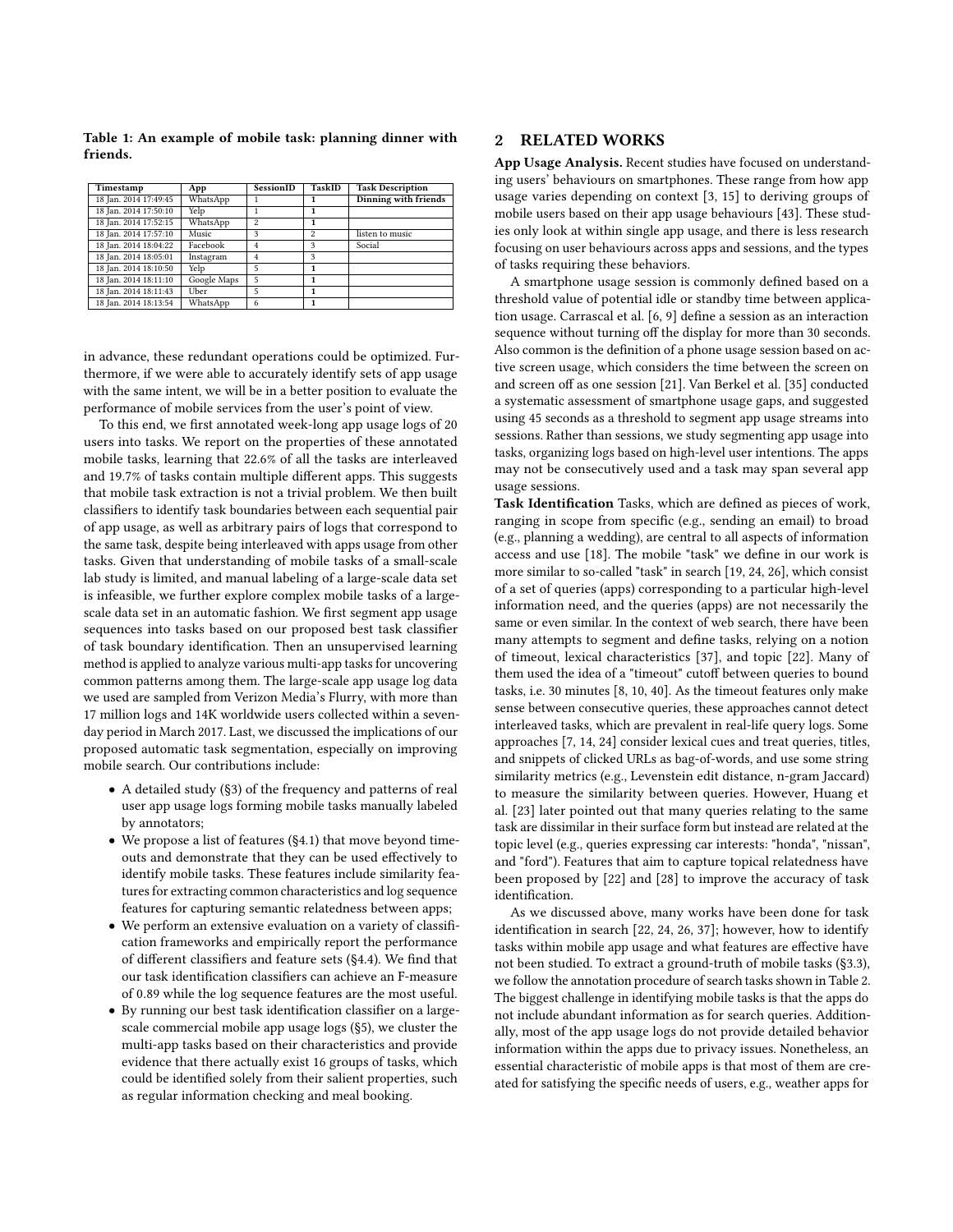<span id="page-2-0"></span>

| Ref.                 | Search Task [24]                      | Search Task [37]                   | Search Task [28]                     | Mobile Task (Our work)               |
|----------------------|---------------------------------------|------------------------------------|--------------------------------------|--------------------------------------|
| Labeled item         | each query log                        | each query log                     | each query log                       | each app usage log                   |
| Time span            | 3 days                                | 5 days                             | 1 week                               | 5 days                               |
| <b>Task Guidance</b> | "they have the same criteria for      | "group the queries into tasks ac-  | delaimed to be task-related within." | "The app usages should be grouped    |
|                      | "success", in terms of satisfying the | cording to annotators' understand- | each time-gap session"               | into one task when they all work for |
|                      | user's information need"              | ing of users' information needs"   |                                      | the same aim"(a number of exam-      |
|                      |                                       |                                    |                                      | ples for explaining mobile tasks are |
|                      |                                       |                                    |                                      | shown in the annotation page).       |
| Auxiliary Info.      | clicked URLs, page titles, relevant   | search for logged queries and      | No                                   | App description for introducing      |
|                      | snippets, etc.                        | browse the clicked URLs.           |                                      | app function, content, and users'    |
|                      |                                       |                                    |                                      | comments, etc.                       |
| No. of Annotators    | a group                               | 3                                  | from their laboratory but not di-    | 3                                    |
|                      |                                       |                                    | rectly involved in this work         |                                      |
| <b>Label Output</b>  | Task ID and description               | No                                 | tag and optionally a longer descrip- | Task ID and optionally task descrip- |
|                      |                                       |                                    | tion                                 | tion                                 |
| Validation           | N <sub>0</sub>                        | Cohen's kappa                      | No                                   | Cohen's kappa                        |

Table 2: Summary of the task annotation procedure

displaying weather information and map apps for helping users in navigation. Therefore, even if we cannot audit internal interactions within apps, the app description information includes information about the function of the app. We extract the app description information to help annotators in judging mobile tasks.

Another challenge of mobile task identifying is that we have less support information for verifying if two operations are serving one task. In the search tasks, even if the queries have fewer words, some common information can be found in the searched results (clicked URLs); this can help in determining whether two queries related to the same information needs. Going back to our cases, we also measure other supportive operations to help identify mobile tasks, e.g., whether two apps are frequently switched back and forth within a short period of time. In §4.4, we show that the traditional temporal features combined with our proposed novel app-log features, e.g. similarity features extracting lexical characteristics and log sequence features capturing topic relatedness, can be used to classify app streams into task structure.

### 3 MOBILE TASKS

We formally define mobile tasks and formulate the automatic identification of mobile tasks as two supervised machine learning tasks. We then present the way we manually annotated the mobile tasks, which generate the ground-truth of our supervised learning. Lastly, we perform an analysis on the annotated tasks.

## 3.1 Task Definition

App usage log records mobile app interaction behaviours from a set of different users  $U = \{u_1, u_2, ..., u_N\}$ . It stores a sequence of app usage  $L_n = \{(a_1^n)\}$  $\binom{n}{1}, t_1^n$ ,  $\binom{n}{2}$  $\left\{ \frac{n}{2}, \frac{n}{2}, \frac{n}{2}\right\} \ldots \left( a_{M}^{n}, \frac{n}{M}\right) \}$  from user  $u_n$ , where  $t_i^n$  is the corresponding timestamp when using app  $a_i^n$ .

Definition 3.1. (SESSION  $S_t^n$ ) Given user  $u_n$ 's app usage logs  $L_n$  and a fixed time-out threshold  $\tau$ , a session  $S_t^n$  is a set of consecutive app usage from  $L_n$ , such that  $\forall (a_i^n, t_i^n) \in S_i^n$ ,  $(a_i^n, t_i^n) \in$  $S_t^n$ ,  $(a_l^n, t_l^n) \notin S_t^n$ ,  $|t_i^n - t_j^n| \leq \tau_{cut}$  and  $|t_i^n - t_l^n| > \tau_{cut}$ .

The definition of *session* implies that  $\{S_t^n\}_{t=1}^T$  is a set of disjoint partitions of app usage logs  $L_n$ , such that  $\forall i \neq j$ ,  $S_i^n \cap S_j^n = \emptyset$  and  $L_n = \bigcup_i S_i^n$ . Typical time-out threshold  $\tau_{cut}$  in the context of mo-bile apps is set to be a short period, i.e., 30 [\[6,](#page-9-8) [9\]](#page-9-9) or 45 seconds [\[35\]](#page-9-4). We adopt in the rest of our paper the threshold  $\tau_{cut}$  = 45 seconds to segment app sequences into sessions, following the recommendation from the systematic analysis conducted in [\[35\]](#page-9-4). A session, for us, is just a slice of user time. Other definitions (which conflict

themselves) involve an absence of periods of inactivity [\[6,](#page-9-8) [9\]](#page-9-9), or app used between unlocking and locking the phone [\[25\]](#page-9-23); ours does not, since we want to account for tasks, defined below, and use inactivity as a predictor, rather than as a definition.

*Definition 3.2.* (TASK  $T_k^n$ ) Given user  $u_n$ 's app usage logs  $L_n$ , a mobile task  $T_k^n$  is a maximum subset  $\max_{T_k^n \in L_n} |T_k^n|$  of logs in  $L_n$ , such that all the app usage in  $T_k^n$  correspond to a particular need.

This definition of mobile task indicates that  $\{T_k^n\}_{k=1}^K$  is also a set of disjoint partitions of app usage sequence  $L_n$  :  $\forall j \neq k, T_j^n \cap T_k^n = \emptyset$ and  $L_n = \bigcup_k T_k^n$ . However, each  $T_k^n$  is not confined to a particular session  $S_t^n$  segmented only based on time threshold; instead, one mobile task can contain multiple sessions, even if they are not consecutive. A mobile task can be thought of as a group of related apps to accomplish a single discrete task. As the example shown in Table [1,](#page-1-0) all the app usages of Whatsapp, Yelp, Google Maps and Uber may span across multiple sessions that are not consecutive. However, they belong to the same task of "planning to have dinner with friends".

## 3.2 Formulation for Supervised Task Learning

3.2.1 Task Boundary Detection. If tasks are not interleaved, as assumed in previous work [\[35\]](#page-9-4), it suffices to find a boundary between one task and the next. To do this we can look at each sequential pair of app usage and ask whether this pair straddles a boundary. Thus we look at task boundary detection. Each pair of sequential app usage from a user's log is a possible boundary between tasks. We seek to take each such pair and decide whether the pair crosses a boundary between tasks. Formally we consider the task:

$$
\{\langle (a_i^n,t_i^n),(a_j^n,t_j^n)\rangle: (t_i^n
$$

where  $t_i^n$  is timestamp of app usage  $a_i^n$ ;  $\langle (a_i^n, t_i^n), (a_i^n, t_i^n) \rangle$  represents any consecutive app usage pair; {0, 1} represents a binary variable whereas 0 and 1, respectively, indicate non-boundary and boundary. This task boundary detection was traditionally addressed using timeouts [\[35\]](#page-9-4).

3.2.2 Same-task Identification. No previous work has addressed interleaved tasks when measuring users' mobile app usage behaviours. Therefore another supervised learning problem is proposed to cover all kinds of tasks identification, no matter whether they are interleaved or not. In this scenario, we must consider all possible pairs of apps usage, and consider whether the pair of apps usage come from the same task. Correctly performing this task will allow interleaved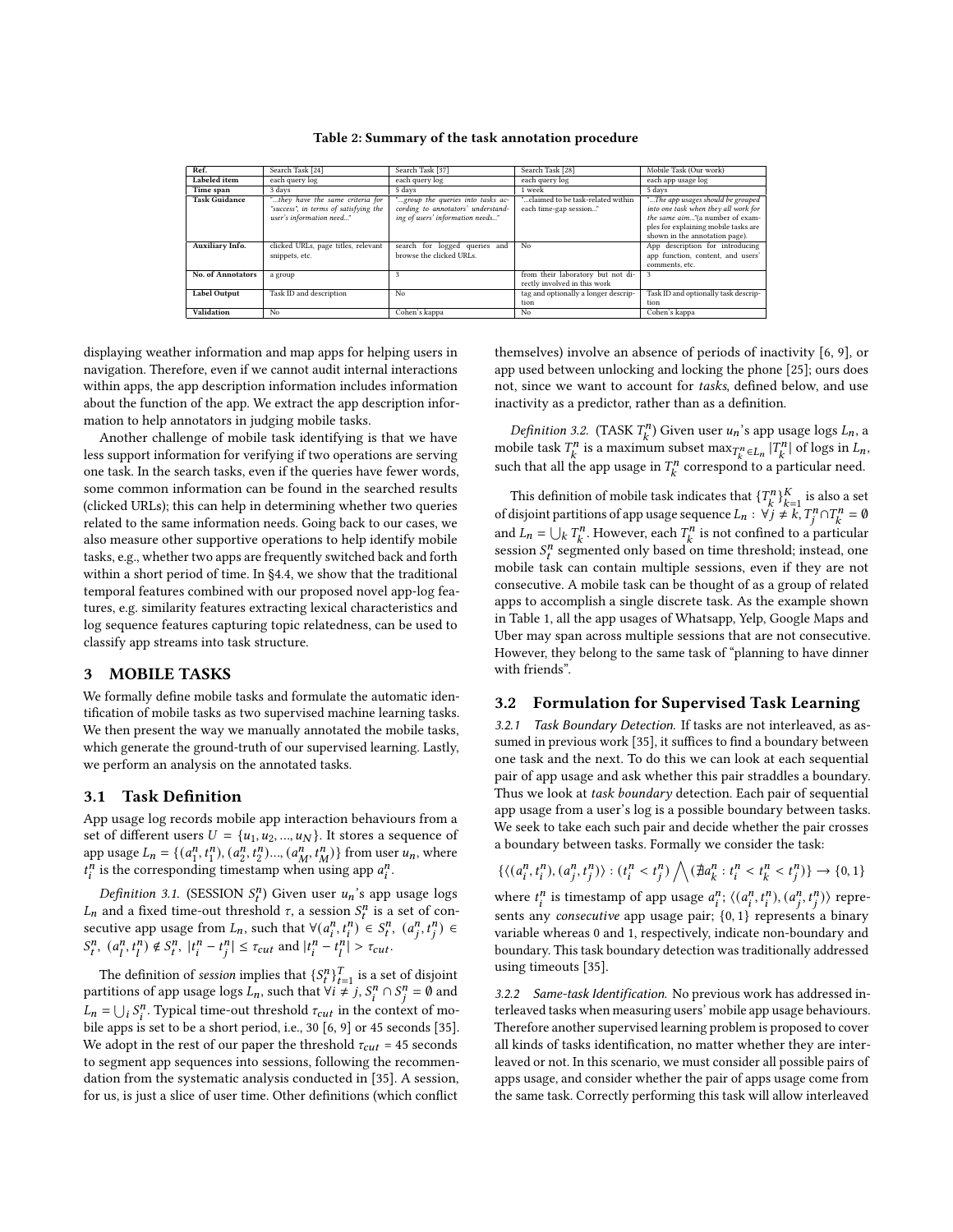<span id="page-3-3"></span>

Figure 1: Screenshot of the annotation page on MTurk

tasks to be identified. We call this same-task identification. We seek to learn a classifier to take a pair of app usage logs and map it to 1 if they are from the same task, and 0 if they are from different tasks. We consider all pairs of app usage logs  $\langle a_i^n, t_i^n \rangle$ ,  $(a_i^n, t_i^n \rangle$  such that  $a_i^n$  was accessed before  $a_i^n$ .

 $\{\langle (a_i^n, t_i^n), (a_i^n, t_i^n) \rangle : t_i^n < t_i^n \} \rightarrow \{0, 1\}$ 

where  $t_i^n$  is the timestamp of app usage  $\log a_i^n$ ; here  $\langle (a_i^n, t_i^n), (a_i^n, t_i^n) \rangle$ represents any possible app usage pairs.

#### 3.3 Mobile Task Annotation

To acquire a ground-truth of mobile task labels for the supervised learning tasks (§3.2), we conduct a mobile task annotation crowdsourcing study. We sample the app usage logs for such annotation from the publicly available UbiqLog dataset $^1$  $^1$  [\[33,](#page-9-24) [34\]](#page-9-25), where participants were required to install the lifelogging app UbiqLog on their phones from November 2013 to January 2014. We select 20 users randomly, for which five-day of app usage logs are collected, including anonymized user ID, app package ID and corresponding timestamps. Furthermore, to help the annotators obtain a good understanding of each app, we crawled additional information, such as app title, genre, description, icon and the URL of the app on Google Play.<sup>[2](#page-3-1)</sup> Some statistics of this dataset are shown in Table [3.](#page-3-2)

Crowdsourced assessments have been commonly used to obtain labeled data [\[30,](#page-9-26) [38\]](#page-9-27). To identify mobile tasks, three annotators were recruited from Amazon Mechanical Turk [\[2\]](#page-9-28), which is a crowdsourcing website for businesses (known as Requesters) to hire remotely located "crowd workers" for performing discrete on-demand tasks that computers are currently unable to do. No personally identifiable information was collected. Only an anonymized ID is used to identify the different annotators.

Since no research has been done for exploring the methods of understanding and identifying mobile tasks, most of our annotation procedures follow the prior work on search task annotation [\[24,](#page-9-12) [26\]](#page-9-13).

#### <span id="page-3-2"></span>Table 3: Statistics of the dataset for annotation

| #User | #Log | $\overline{\phantom{a}}$ App/User | Log/User         |
|-------|------|-----------------------------------|------------------|
|       |      | $22.3 + 8.3$                      | $177.9 \pm 63.7$ |

A detailed guideline was presented to the assessors, describing in general what a mobile task is (reformulated from §3.1) and showing several examples demonstrating what constitutes a mobile task. A sequence of app usage is considered as part of a coherent mobile task if they collectively try to achieve a certain goal. One such example of a mobile task is: a user may check the date with the Calendar app when replying/sending an email via the Email app. In this task, the interval between the access of Calendar and that of Email app is very short (e.g., 10 seconds). In addition, the user switches back and forth between these two apps. Therefore, these app usages should be grouped into one task since they work for the same aim – finishing writing the same email (with time information). To ensure the quality of the assessment results, we apply a series of quality control mechanisms. We create a set of "trap hits" to detect whether the assessors made assessments that are consistent with those we know the answer. All the assessments from assessors who fail a number of "trap hits" were removed.

The annotation page presented to the assessors is shown in Figure [1,](#page-3-3) including the app usage information such as timestamp, app icon, and app name. To provide relevant information to the assessors, we provided the URLs directed to the corresponding app info on Google Play, where the assessor could browse the detailed description of app functionalities, screenshots and user comments of this app. Each assessor was asked to select a Task ID number from the drop-down menu to label an app usage, and each app usage log belonged to the same task was labeled with the unique same task ID as shown in Figure [1.](#page-3-3) The annotators were also asked to optionally write a short description for each task. We measured the inter-annotator agreement using Cohen's Kappa [\[16\]](#page-9-29) as previous studies that focused on the search task annotation [\[26,](#page-9-13) [30\]](#page-9-26). The same set of logs was annotated by three assessors and we measured the inter-rater agreement. Following [\[37\]](#page-9-14), we randomly select all the logs from a subset of users (2 out of 20) and instructed three annotators to assess all those logs. Through this strategy, we can exploit the assessments on this subset of user logs to calculate the Kappa among annotators. A Kappa value of 0 implies that any annotator agreement is due to chance, whereas a kappa value of 1 implies perfect agreement. In our data, the Kappa values for the three pairs of annotators were 0.69, 0.65, and 0.71, which, according to Landis and Koch [\[27\]](#page-9-30), represent the substantial agreement. This partially demonstrates the internal validity of our annotation method.

#### 3.4 Patterns of Mobile Tasks

After aggregating the three assessors' annotations, we ultimately obtain a collection of 1414 tasks annotated out of 20 users' app usage logs.<sup>[3](#page-3-4)</sup> The statistics of those annotated tasks are shown in Table [4.](#page-4-0) We observe that firstly, 49.3% of the mobile tasks require users to visit apps for more than once (multi-log task, 49.3%), which

<span id="page-3-1"></span><span id="page-3-0"></span> $^1$ UbiqLog: https://archive.ics.uci.edu/ml/datasets/UbiqLog+(smartphone+lifelogging) <sup>2</sup>We can trace back an app on Google Play by using the app package ID - the unique identifier, e.g., com.yahoo.mobile.client.android.weather is the Yahoo Weather app.

<span id="page-3-4"></span><sup>3</sup>All the annotated data and annotation guideline can be accessed at https://www.cs.nott.ac.uk/~pszkz/mobile-task.html.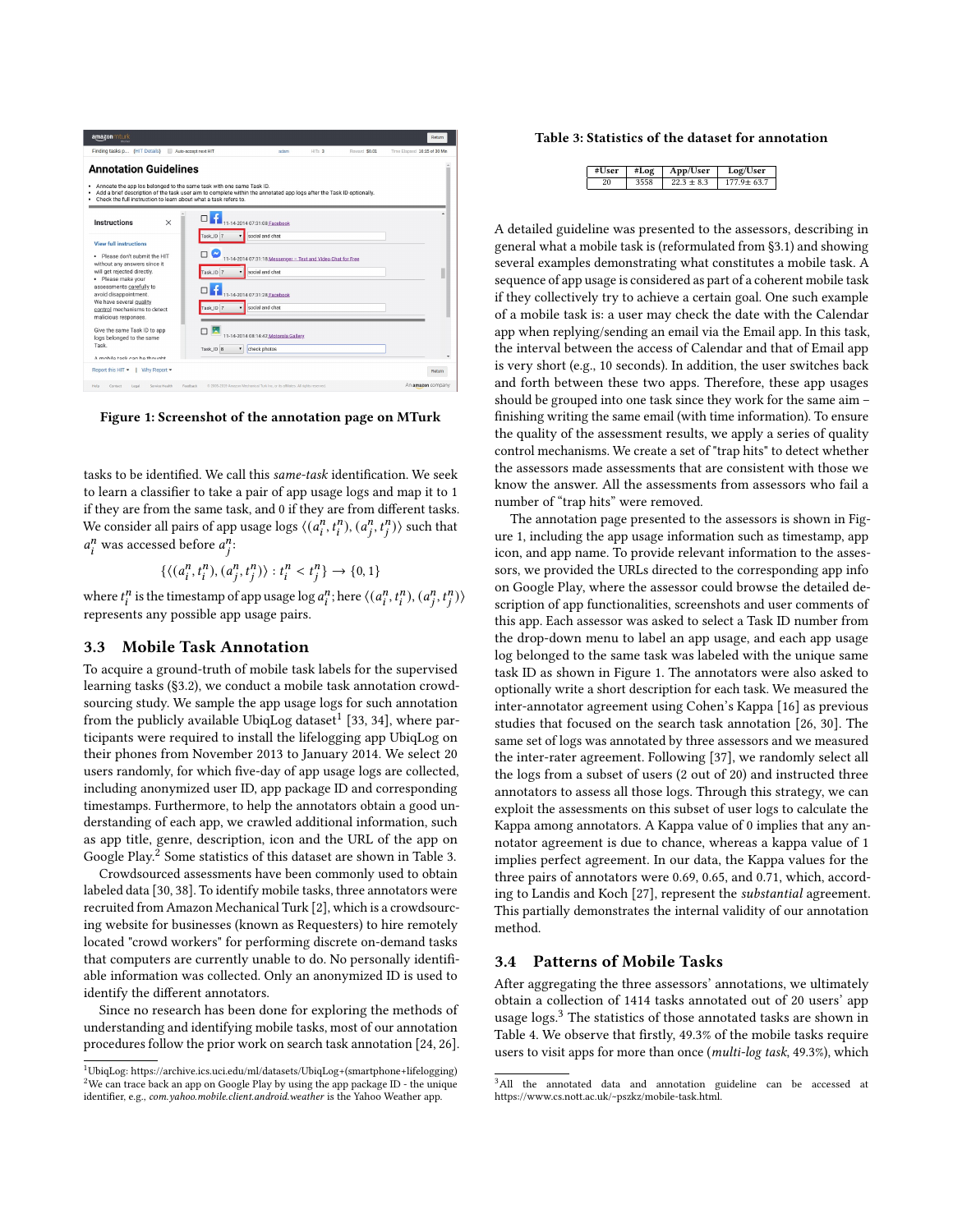<span id="page-4-0"></span>Table 4: Statistics of the annotated mobile tasks

| <b>All Tasks</b>      |                        |                      |                      |  |  |  |  |
|-----------------------|------------------------|----------------------|----------------------|--|--|--|--|
| #Task                 | #Task/User             | #Single-log Task     | #Multi-log Task      |  |  |  |  |
| 1414                  | $46.8 \pm 38.6$        | 717 (50.7%)          | 697(49.3%)           |  |  |  |  |
| <b>Multi-log Task</b> |                        |                      |                      |  |  |  |  |
| #Logs/Task            | #Apps/Task             | #Same-app Task       | #Multi-app Task      |  |  |  |  |
| $4.1 \pm 3.7$         | $1.7 + 1.3$            | 418 (29.6%)          | 279 (19.7%)          |  |  |  |  |
| #Interleaved Task     | #Interleaved Task/User | #Multi-app Task/User | <b>Task Duration</b> |  |  |  |  |
| 320 (22.6%)           | $12.1 \pm 11$          | $9.1 \pm 7.7$        | $22 \pm 84.3$ (min)  |  |  |  |  |

consists of both same-app task (users visit the same app more than once, 29.6%) and multi-app task (users visit more than one app, 19.7%). An example of such same-app task is: a user accessed the Clock app for four times at 6:00, 6:05, 6:35 and 7:05 in the morning. The four alarm clocks wake the user up and provide small nap intervals. Additionally, an example of multi-app task is: a user switched between Calendar and Email app as mentioned in §3.3.

We can also observe that among all these annotated tasks, 22.6% of them are interleaved, which means that not all apps within one task are consecutively accessed. For example, the user may perform the task of playing games, interleaved by the task of chatting with friends in between. All the above task patterns demonstrate the need for moving beyond single once app usage and extracting highlevel mobile tasks. In particular, when we look into those multi-log tasks, they on average span across 4.1 logs, with 1.7 apps accessed and last 22 minutes. These indicate that cross-log and cross-app mobile task extraction are not trivial problems.

## 4 TASK IDENTIFICATION

We evaluate the performance of a set of predictive features ([§4.1\)](#page-4-1) using two set of supervised classification models (§4.2) on both task boundary detection and same-task identification.

#### <span id="page-4-1"></span>4.1 Predictive Features

We describe the features we use in our experiments to classify tasks. We experimented with 14 features related to app usage patterns covering three aspects: temporal, similarity and log sequence. Table [5](#page-4-2) provides an overview of the features.

4.1.1 Temporal Features. While timeouts alone have been commonly used as predictors of session boundaries, they may help in identifying task boundaries and especially when used with other features. To measure the temporal characteristics of two apps usage, inspired by the study on search task identification [\[24\]](#page-9-12), we generate three forms of temporal features: binary\_interval, time\_diff and sequential\_status. For a given log pair, both binary\_interval and time\_diff features capture the duration of the interval between this log pair, where the longer the duration, the less likely this log pair would be part of the same task. Specifically, the binary\_interval represents whether the inter-log interval exceeds a threshold (e.g. 10s, 1min, 5min, etc.) while time\_diff concentrates on the exact inter-log time in seconds. Thirdly, the sequential\_log feature is used to represent if two app usage logs are sequential in time, with no instance of other log entries<sup>[4](#page-4-3)</sup> (apps); potentially indicating that these two log entries originate from the same task.

<span id="page-4-2"></span>

| Table 5: Overview of features for identifying whether a pair |
|--------------------------------------------------------------|
| of two sequential or arbitrary app usage logs relate to the  |
| same task.                                                   |

|                 | <b>Temporal Features</b>                                                                                 |
|-----------------|----------------------------------------------------------------------------------------------------------|
| binary_interval | Inter-log time threshold as a binary feature (10s, 1min, 5min, 10min, 30min,                             |
|                 | 60min, 120min), e.g. if inter-log time $> 10s$ , binary_interval (10s) = 1; other-                       |
|                 | wise binary_interval $(10s) = 0$ .                                                                       |
| time diff       | Inter-log time in seconds; We may be able to learn good thresholds of inac-                              |
|                 | tivity for identifying task boundaries.                                                                  |
| sequential_logs | Binary feature which is positive if the pair of logs are sequential in time, with                        |
|                 | no intervening actions between the pair of app usage. We expect this feature                             |
|                 | to be useful for the same-task identification.                                                           |
|                 | <b>Similarity Features</b>                                                                               |
| same_cate       | Binary feature for identifying if pairs of apps belong to the same app cate-                             |
|                 | gory.                                                                                                    |
| common_w        | Number of words in common of the app descriptions.                                                       |
| tfidf_cosine    | Cosine similarity between the term sets of app description while each term                               |
|                 | is weighted by the tf-idf weighting scheme.                                                              |
| jaccard_coeff   | Jaccard coefficient between the term sets of app description.                                            |
| word_embed_sim  | Cosine similarity between the word embeddings (§ 4.1.2) based on the term                                |
|                 | sets of app description.                                                                                 |
|                 | <b>Log Sequence Features</b>                                                                             |
| PMI             | Point mutual information for finding collocations and associations between                               |
|                 | apps frequently used together within the same session.                                                   |
| pa12            | The probability for measuring if two apps are always successively used.                                  |
| switch state    | Binary feature indicates whether there exists switch (i.e. $a_2^n \rightarrow a_1^n \rightarrow a_2^n$ ) |
|                 | between $a_2^n$ and $a_1^n$ .                                                                            |
| switch_prob     | The probability of switch interaction happened with $a_1^n$ and $a_2^n$ .                                |
| peos a2         | The probability that app $a_2^n$ is users' last app usage of the day.                                    |
| no dist         | Number of apps usage logs in between $a_1^n$ and $a_2^n$ . This feature is for same-                     |
|                 | task identification.                                                                                     |

<span id="page-4-4"></span>4.1.2 Similarity Features. A previous study [\[41\]](#page-9-31) found that apps in the same or similar genre are more likely to be used together. Furthermore, users were found to often browse multiple similar apps to compare and obtain complementary information to accomplish their mobile tasks [\[39\]](#page-9-32). To quantify the similarity between any pairs of apps, the broad category or the detailed description of the app can be used. As shown in Table [5,](#page-4-2) first, we use the feature same\_cate to identify if two apps originate from the same broad app category (e.g., shopping and music). To capture a more nuanced similarity between apps, we exploit the app descriptions and leverage four textual similarity measures: common\_w, tfidf\_cosine, jaccard\_coeff and word embed sim, as defined in Table [5.](#page-4-2) These four similarity measures of any log entry pairs are calculated based on their corresponding app description crawled from Google Play, with all stop words filtered out. The former three measures are based on traditional lexical similarity whereas the word embed sim approach utilizes the semantic similarity based on the word embedding representations of the app descriptions. The word embedding vectors are based on GloVe vectors trained on Common Crawl [\[1\]](#page-9-33). The sentence representation is simply an average of the word embedding representations of all the words in the sentence.

4.1.3 Log Sequence Features. Sometimes tasks may contain pairs of apps that are logistically related but do not share common terms in their description. For example, "Yelp" and "Google Maps" may be used to carry one task, planning a dinner with friends; but both apps have no common functions and are not from the same app category. To capture such relationship between pairs of apps  $\langle a_1^n \rangle$  $\binom{n}{1}$ ,  $a_2^n$ , we introduce six features based on leveraging historical app usage data:

• PMI: Pointwise Mutual Information(PMI) [\[12\]](#page-9-34) is a measure of correlation defined as:

$$
I(x, y) = \log \frac{P(x, y)}{p(x)p(y)}
$$

<span id="page-4-3"></span><sup>&</sup>lt;sup>4</sup>This sequential\_log feature does not apply to task boundary detection given all the log entry pairs are sequential in this setting.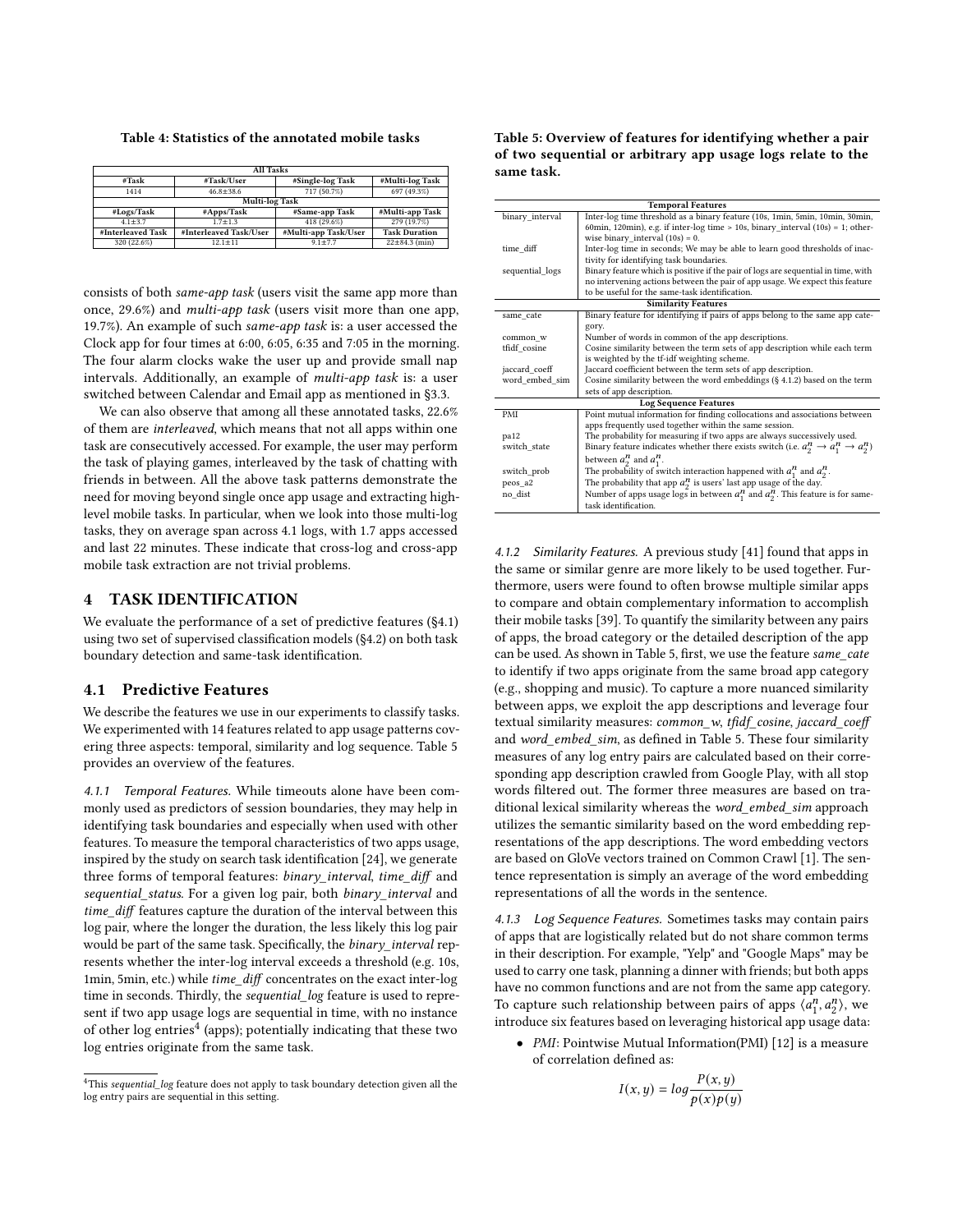The numerator is the probability of co-occurrence of the events  $x$  and  $y$ ; the denominator is the probability of each event occurring independently. In our scenario, the higher the PMI between two apps, the higher the possibility that these two apps will co-occur in the same session. To calculate the PMI of any app pair  $\langle a_1^n \rangle$  $\binom{n}{1}$ ,  $a_2^n$ ), the app probabilities  $P(a_1^n)$  $\binom{n}{1}$ and  $P(a_2^n)$  $n_2$ ) are estimated by counting the number of observations of  $a_1^n$  $\binom{n}{1}$  and  $\binom{n}{2}$  $\frac{n}{2}$  across all the app usage sessions, and normalizing by  $N$ , which is the number of sessions. The joint probability,  $P(a_1^n)$  $_1^n$ ,  $a_2^n$ ), is estimated by counting the number of times that  $a_1^{\overline{n}}$  $\int_{1}^{h}$  and  $a_2^n$  $n/2$  co-occurred in the same session, normalizing by N.

- pa12:  $\frac{p(a_1^n \rightarrow a_2^n)}{\max_p p(a_1^n \rightarrow a_2^n)}$  $\frac{p(a_1^a \rightarrow a_2^n)}{\max_{a_j^n} p(a_1^n \rightarrow a_j^n)}$  is the normalized probability that  $a_2^n$ 2 is used right after  $a_1^n$  within the same session [\[24\]](#page-9-12). It is used
	- to measure whether two apps are always used successively.
- switch\_state: captures users' switching between two apps. For any log pair  $\langle a_1^n \rangle$  $\binom{n}{1}$ ,  $a_2^n$ , switch\_state is 1 if  $a_2^n$  was used right before  $\langle a_1^n \rangle$  $\binom{n}{1}$ ,  $\binom{n}{2}$  in the same session. This represents an in-session user interaction of  $a_2^n \rightarrow a_1^n \rightarrow a_2^n$  $\frac{n}{2}$ , which indicates that the user  $u_n$  switches back and forth on  $a_2^n$ 2 within the same session. Otherwise, switch\_state is 0.
- switch\_prob:  $\frac{f(a_1^n \rightarrow a_2^n \rightarrow a_1^n)}{f(a_1^n \rightarrow a_2^n)}$  is the probability that a switch between  $a_1^n$  $\int_{1}^{n}$  and  $\int_{2}^{n}$  $n \choose 2$  happens when accessed sequentially.
- peos\_a2: since often people finish a task before turning off for the day [\[24\]](#page-9-12), "last app usage of the day" might be a useful indicator of the last app used in a task. Following from [\[24\]](#page-9-12), we generate the feature peos\_a2 to capture the probability that  $a_2^n$  $\frac{n}{2}$  is the last used app based on aggregating app usage logs of all users before midnight.
- no\_dist: represent the number of app usage logs (distance) between  $a_1^n$  $\frac{n}{1}$  and  $a_2^n$  $\frac{n}{2}$  [\[37\]](#page-9-14). This feature only applies to those arbitrary app usage log pairs for the same-task identification.

## 4.2 Predictive Models

Given our predictive features, we introduce a set of state-of-theart algorithms to build models for the two classification problems: task boundary detection and same-task identification. We compare four widely used classifiers: (1) L2-regularized Logistic Regression (LR) [\[20\]](#page-9-35), as an example of linear classifier; (2) K Nearest Neighbours (KNN) [\[13\]](#page-9-36), as an example of a non-parametric method for classification; (3) Support Vector Machines (SVM) with Radial Basis Functions kernel [\[36\]](#page-9-37) as an example of a non-linear classifier; and (4) XGBoost [\[11\]](#page-9-38), as an example of a state-of-the-art ensemble learning. These models construct different prediction functions for the data from different aspects. Rather than training a personalized classifier for each user, we make our classifiers generic so that they can be applied across all users.

#### 4.3 Metrics and Baselines

Four metrics are used to measure the performance of our proposed classification models: accuracy (Acc.), precision (Pre.), recall (Rec.) and F-measure (F-mea.). We measure the performance of each method by splitting the data based on users with 5-fold cross validation (80% users' logs for training and 20% users' logs for testing).

Next, we construct a set of baselines to compare against our proposed approach. Since no prior research was conducted on mobile task identification, we adopt models used in search task identification [\[24,](#page-9-12) [26,](#page-9-13) [32\]](#page-9-39) as our baselines. These models are based on either timeout or similarity between queries. To compare with methodologies using a timeout, we use both a thirty-minute threshold [\[32\]](#page-9-39), as well as time thresholds learned using cross-validation. To adapt the similarity-based approaches, we follow [\[26\]](#page-9-13), which utilizes logistic regression to learn a model using only Levenshtein edit distance between the current (given) query and all previous queries. This is a reasonable baseline under the assumption that an intelligently-chosen threshold applied to the dissimilarity between two queries could provide an accurate prediction of whether two queries related to the same task. In our task identification problem, the Levenshtein distance is calculated based on app descriptions instead of queries. Additionally, Jones et al. [\[24\]](#page-9-12) use a strong baseline  $commonw + prisma + time$  to identify the search tasks, where the commonw identifies the number of words in common and *prisma* is the cosine distance between vectors derived from the first 50 search results for the query terms. Since we are using apps instead of queries, commonw is replaced by identifying if two apps belong to the same category, whereas *prisma* is replaced by calculating the cosine distance between vectors derived from the app descriptions. Lastly, we also use the mobile session segmentation method with a 45-second threshold [\[35\]](#page-9-4) as a benchmark, where a session is considered as a task.

## 4.4 Experimental Results

We evaluate the classifiers for task boundary detection as well as identifying whether arbitrary pairs of logs belonging to the same task. Table [6](#page-6-0) reports the performances of these models with different baselines and feature sets. Only results for the logistic regression classifier are reported in Table [6](#page-6-0) since it outperforms other classifiers, as we show in Table [7.](#page-6-1) The comparative rankings of models that utilize different feature sets are similar across the different predictive models (§4.2). From Table [6,](#page-6-0) we can observe that in general, when we combine all three types of features we achieve the best results for both task boundary detection and same-task identification, outperforming all baselines.

When examining solely on task boundary detection, our model exploiting all feature sets achieves the highest F-measure score of 0.89. This is when temporal features are used in conjunction with similarity and log sequence features. This means that time interval, similarity and sequential relationships between apps are complementary, and should all be taken into consideration to detect task boundary. When a set of features is used on its own, log sequence features work best, whereas temporal features perform poorly. Comparing against the baseline approaches, despite its relatively poor performance, our proposed temporal features still outperform the best time-based baseline (Learned Time Threshold with F-mea = 0.62). These results demonstrate that solely using the time interval between two app usage (e.g., Mobile Session Threshold [\[35\]](#page-9-4)) is not sufficient to indicate that a task has been completed, as assumed in prior studies [\[35\]](#page-9-4). We find similar trends for same-task identification. Note that due to the nature of this problem, our training and test data are more biased: the majority of app usage pairs do not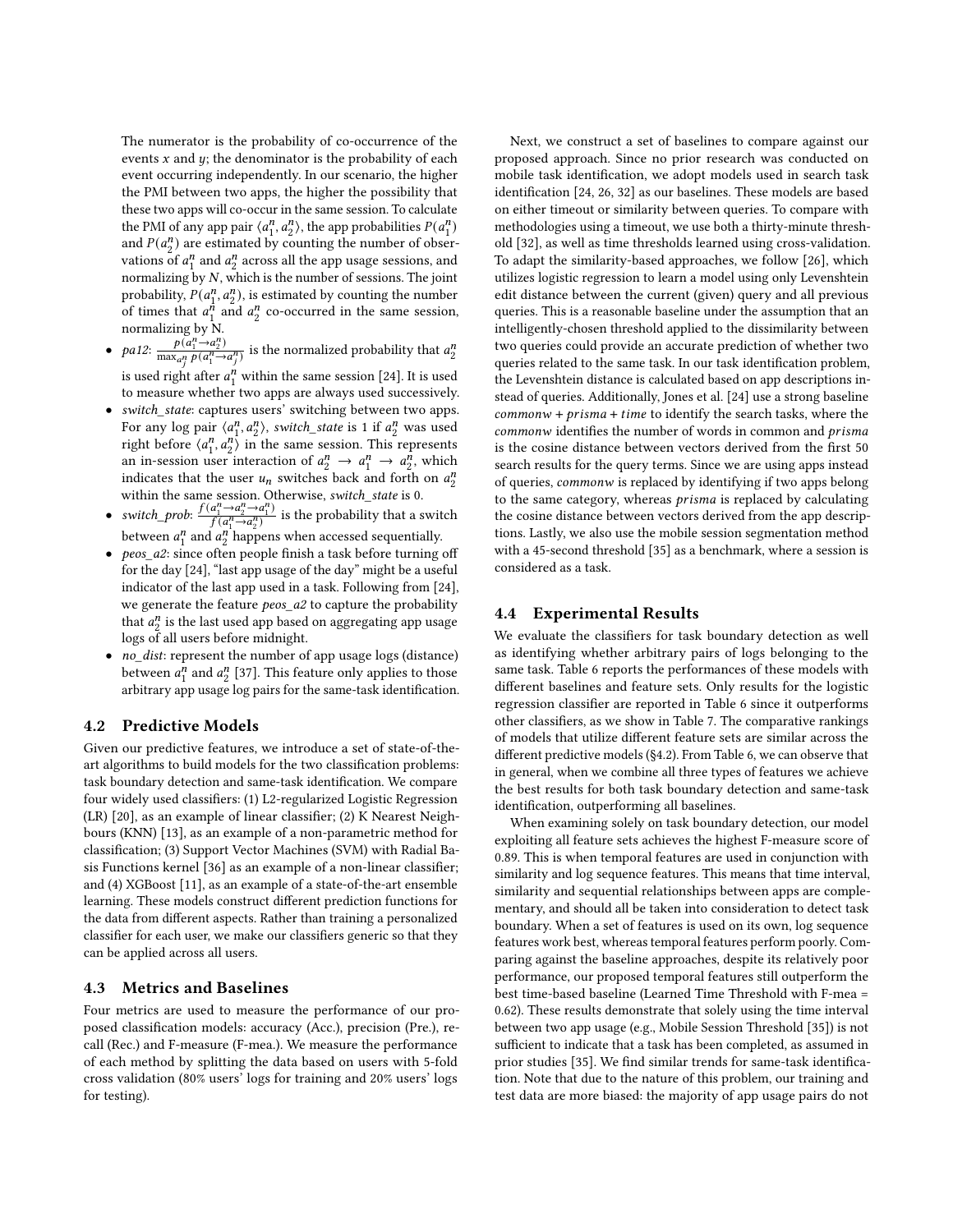<span id="page-6-0"></span>Table 6: Performance comparison of different feature sets based on Logistic Regression (5-fold cross validation) for task boundary detection and same-task identification.  $*$  indicates statistical significant ( $p \le 0.05$ ) using two-tailed T-test compared to the F-measure of best baseline.

| <b>Baselines</b>                    | <b>Measurements</b> |      |      | <b>Proposed Features</b> |                                        | <b>Measurements</b> |      |      |       |
|-------------------------------------|---------------------|------|------|--------------------------|----------------------------------------|---------------------|------|------|-------|
|                                     | Acc                 | Pre  | Rec  | F-mea                    |                                        | Acc                 | Pre  | Rec  | F-mea |
| <b>Task Boundary Detection</b>      |                     |      |      |                          |                                        |                     |      |      |       |
| Search Threshold (30min) [32]       | 0.56                | 0.33 | 0.81 | 0.47                     | Temporal (T)                           | 0.63                | 0.66 | 0.65 | 0.64  |
| Learned Time Threshold              | 0.52                | 0.55 | 0.83 | 0.62                     | Similarity (S)                         | 0.80                | 0.75 | 0.92 | 0.82  |
| Trained Levenshtein distance [26]   | 0.63                | 0.61 | 0.74 | 0.66                     | Temporal + Similarity (T+S)            | 0.80                | 0.75 | 0.92 | 0.83  |
| commonw+prisma+time [24]            | 0.80                | 0.74 | 0.94 | 0.82                     | Sequence $(LS)^*$                      | 0.87                | 0.86 | 0.88 | 0.87  |
| Mobile Session Threshold (45s) [35] | 0.44                | 0.37 | 0.80 | 0.51                     | Temporal+Similarity+Sequence (T+S+LS)* | 0.89                | 0.88 | 0.91 | 0.89  |
| Same-task Identification            |                     |      |      |                          |                                        |                     |      |      |       |
| Search Threshold (30min) [32]       | 0.77                | 0.85 | 0.85 | 0.85                     | Temporal (T)                           | 0.74                | 0.74 | 1.00 | 0.84  |
| Learned Time Threshold              | 0.78                | 0.78 | 1.00 | 0.87                     | Similarity (S)                         | 0.74                | 0.74 | 1.00 | 0.84  |
| Trained Levenshtein distance [26]   | 0.74                | 0.74 | 1.00 | 0.84                     | Temporal+Similarity (T+S)              | 0.78                | 0.78 | 0.98 | 0.86  |
| commonw+prisma+time [24]            | 0.78                | 0.78 | 1.00 | 0.87                     | Sequence $(LS)^*$                      | 0.80                | 0.78 | 1.00 | 0.88  |
| Mobile Session Threshold (45s) [35] | 0.73                | 0.74 | 0.99 | 0.84                     | Temporal+Similarity+Sequence (T+S+LS)* | 0.82                | 0.82 | 0.97 | 0.89  |

<span id="page-6-1"></span>Table 7: Overview of the performance for different classifiers with the best performing feature sets (5-fold cross validation). \* indicates statistical significant ( $p \le 0.05$ ) using twotailed T-test compared to the F-measure of the best performing logistic regression (LR) model.

| <b>Classifiers</b>                 | Measurements |      |      |       |
|------------------------------------|--------------|------|------|-------|
|                                    | Acc.         | Pre  | Rec  | F-mea |
| <b>Task Boundary Detection</b>     |              |      |      |       |
| KNN: All Feature Sets $(T+S+LS)^*$ | 0.75         | 0.69 | 0.92 | 0.78  |
| SVM: All Feature Sets (T+S+LS)*    | 0.63         | 0.60 | 0.88 | 0.70  |
| XGBoost: All Feature Sets (T+S+LS) | 0.89         | 0.87 | 0.90 | 0.88  |
| LR: All Feature Sets (T+S+LS)      | 0.89         | 0.88 | 0.91 | 0.89  |
| Same-task Identification           |              |      |      |       |
| KNN: All Feature Sets (T+S+LS)     | 0.75         | 0.76 | 0.90 | 0.82  |
| SVM: All Feature Sets (T+S+LS)     | 0.76         | 0.76 | 0.99 | 0.85  |
| XGBoost: All Feature Sets (T+S+LS) | 0.80         | 0.78 | 1.00 | 0.88  |
| LR: All Feature Sets (T+S+LS)      | 0.82         | 0.82 | 0.97 | 0.89  |

belong to the same task. This is the reason why most of the baseline models achieve relatively high performance (with F-measure at around 0.8). Compared to those adapted baselines, models that incorporate log sequence features perform significantly better. When comparing different classifiers, as shown in Table [7,](#page-6-1) we find that the differences are relatively small while the LR classifier performs the best, followed by XGBoost.

#### 4.5 Feature Importance

We showed above that by using a combination of three types of features, we could get the best performance for both task boundary detection and same-task identification based on the logistic regression classifier. In this section, we examine the contribution of each individual feature based on the feature coefficients in their corresponding logistic regression models.

To compare the importance of different features, we divide each numeric variable by two times its standard deviation [\[17\]](#page-9-40). This way, the resulting coefficients are directly comparable for both binary variables (e.g., categorical dummy variable) and numerical features. Table [8](#page-7-0) summarized the feature weights for task boundary detection and same-task identification problems, respectively. It is not surprising that time\_diff (inter-log time in seconds) is among the strongest signals for both problems. The longer the time interval,

the less likely the app usage pair relates to the same task. For the task boundary detection, most of the similarity features receive higher importance weights. This indicates that similar apps that are sequentially used are likely to relate to the same task. This is especially true given the large percentage of same-app tasks (29.6%), i.e., users access the same app multiple times sequentially. By contrast, for the same-task identification problem, the log sequence features, especially no\_dist and PMI, receive higher weights. This indicates that, for any arbitrary pair of app usage, co-occurrence based features are more predictive, compared to temporal and similaritybased features. Not surprisingly, if the two app usage log entries are proximate in time  $(time\_diff)$  and more semantically similar to each other (word\_embed\_sim), they are more likely to belong to the same task. Interestingly, when the app pair is both temporally and semantically similar, these two log entries are more likely to form a task if they are more "distant" (i.e., there are more apps in between, captured by no\_dist). This implies that those tasks are commonly interleaved with other tasks. Furthermore, we find that the binary interval (120 min) has more influence on same-task identification than task boundary detection. For any arbitrary pair of app usage, if the interval time is longer than two hours, this pair is less likely to belong to the same task. For the similarity features, the semantic-based feature word\_embed\_sim contributes more to the same-task identification than task boundary detection.

#### 5 UNDERSTANDING TASKS IN THE WILD

By manually annotating mobile tasks from a small dataset (§3.3), we shed lights on some important characteristics of mobile tasks (§3.4), such as multi-app and interleaved tasks. However, it remains difficult to infer common task patterns given the size of the dataset. To gain further understanding, mapping large-scale app usage logs to tasks is required. However, manual labeling of a large data set is time-consuming and infeasible. In this section, by leveraging our best-performing task identification model (task boundary detection) and a large-scale dataset of app usage logs from the Verizon Media's Flurry mobile analytics platform, we aim to gain insights of a large spectrum of mobile tasks. The dataset consists of a sample of logs recorded from a week (6th -12th) in March 2017 of 17 million logs from 9K unique apps and 14K users. Each record consists of the user's anonymized ID, demographics, operating system, timestamp,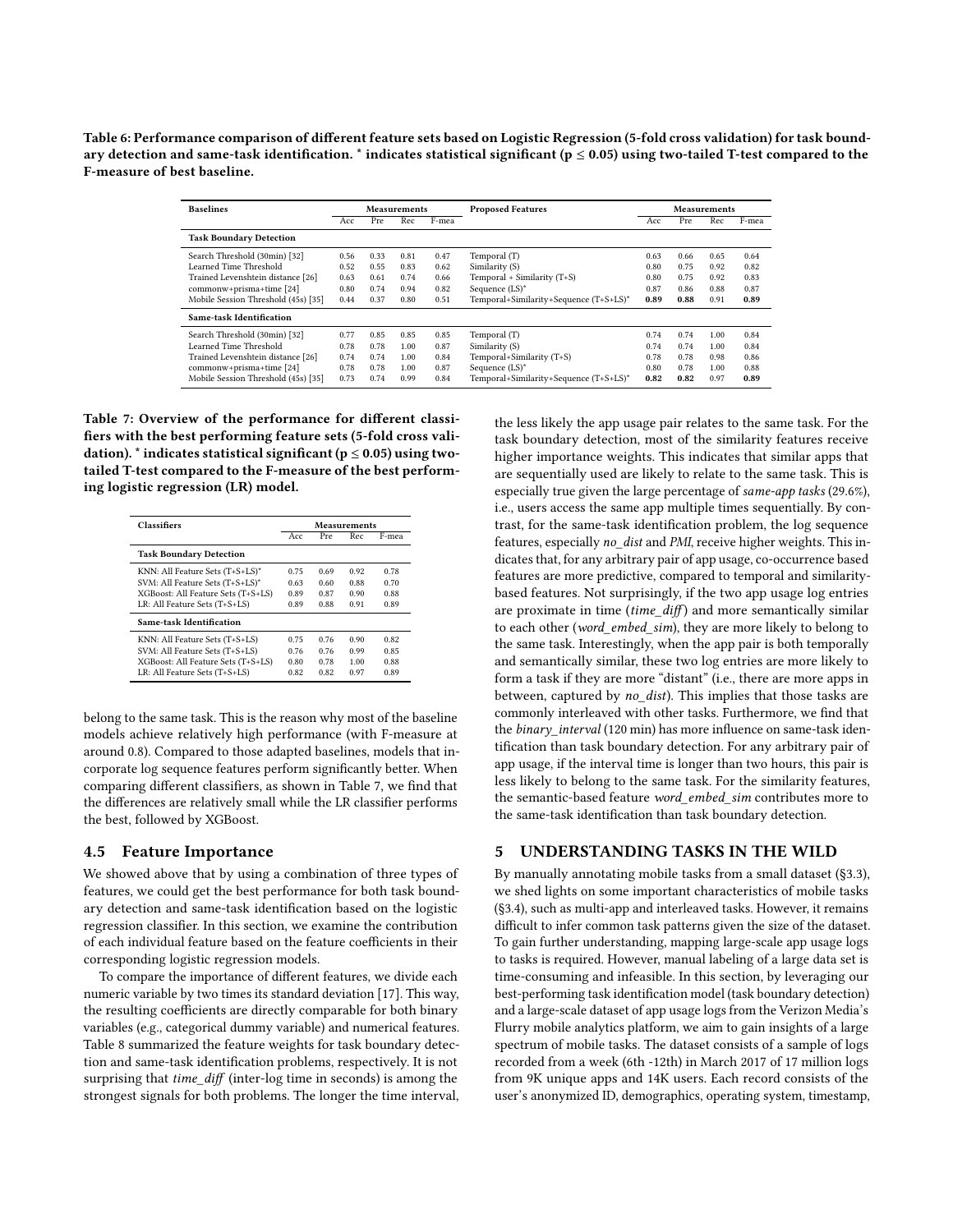<span id="page-7-0"></span>Table 8: Feature weights (absolute value of standardized coefficients) for logistic regression model to identify the task boundary and pair of logs within the same-task. \* indicates p-value ≤ 0.01 using Chi-Squared test.

|                         | <b>Task Boundary Detection</b> |          | <b>Same-task Identification</b> |                     |          |  |
|-------------------------|--------------------------------|----------|---------------------------------|---------------------|----------|--|
| Feature                 | Feature Type                   | Weight   | Feature                         | <b>Feature Type</b> | Weight   |  |
| pa12"                   | Log Sequence                   | $-1.440$ | time diff*                      | Temporal            | $-0.946$ |  |
| time diff*              | Temporal                       | 0.832    | no dist*                        | Log Sequence        | 0.578    |  |
| common word*            | Similarity                     | $-0.521$ | PMI <sup>*</sup>                | Log Sequence        | 0.232    |  |
| jaccard cofficient*     | Similarity                     | $-0.507$ | word embed sim*                 | Similarity          | 0.352    |  |
| tfidf cosine*           | Similarity                     | $-0.500$ | binary interval(120 min)*       | Temporal            | $-0.185$ |  |
| word embed sim*         | Similarity                     | $-0.460$ | $pa12*$                         | Log Sequence        | 0.168    |  |
| PMI <sup>*</sup>        | Log Sequence                   | $-0.338$ | switch prob*                    | log Sequence        | 0.127    |  |
| same cate               | Similarity                     | $-0.310$ | binary interval(60 min)*        | Temporal            | 0.103    |  |
| switch prob*            | log Sequence                   | $-0.275$ | same cate*                      | Similarity          | 0.071    |  |
| switch logs*            | Log Sequence                   | $-0.097$ | jaccard coefficient*            | Similarity          | $-0.069$ |  |
| binary interval(1min)   | Log Sequence                   | 0.088    | tfidf cosine*                   | Similarity          | $-0.050$ |  |
| binary interval(60min)  | Temporal                       | 0.075    | binary interval(30 min)*        | Temporal            | 0.042    |  |
| binary interval(5min)   | Temporal                       | 0.070    | common word*                    | Similarity          | 0.041    |  |
| binary interval(10min)  | Temporal                       | 0.064    | sequential logs*                | Temporal            | 0.037    |  |
| binary interval(10s)    | Temporal                       | 0.053    | binary interval(5 min)*         | Temporal            | $-0.036$ |  |
| binary interval(30min)  | Temporal                       | 0.040    | binary interval(10 min)*        | Temporal            | 0.013    |  |
| peos                    | Log Sequence                   | 0.039    | binary interval(1 min)          | Temporal            | $-0.013$ |  |
| binary interval(120min) | Temporal                       | 0.036    | binary interval(10 s)           | Temporal            | 0.008    |  |
|                         |                                |          | peos                            | Log Sequence        | 0.001    |  |

Table 9: Features used for Clustering

<span id="page-7-1"></span>

| Feature                        | Dimension | Description                                               |
|--------------------------------|-----------|-----------------------------------------------------------|
| $N_a$                          |           | Number of distinct apps                                   |
| $N_{ac}$                       |           | Number of distinct app categories                         |
| D                              |           | Task duration (min)                                       |
| Н                              |           | Hour                                                      |
| W                              |           | Day of the week                                           |
| А                              | 45        | "Bag-of-app" vector of app categories                     |
| $T_{\boldsymbol{\mathcal{p}}}$ |           | Percentage of visiting the most popular app within that   |
|                                |           | task (the most visited in-task app)                       |
| D <sub>n</sub>                 |           | Duration proportion of dominant app within that task (the |
|                                |           | most time-consuming in-task app)                          |

app category, and usage duration. The dataset was anonymized and encrypted. Given the best task boundary detection approach (Table [6\)](#page-6-0), the app usage logs are first separated based on the detected boundaries; we then only keep those tasks with at least two usage logs (multi-log tasks) for our further analysis.

#### 5.1 Clustering

The main objective of this analysis is to divide multi-log tasks into natural groups that reflect salient patterns of mobile tasks. We employ unsupervised learning to derive generic profiles of these tasks. We represent each task using the features in Table [9.](#page-7-1) Each task can be represented by the number of distinct apps, the number of distinct app categories, task duration, hour of the day, day of the week, app categories, the percentage of accessing the most popular app within the task, and duration proportion of the most time-consuming app in the task.

Clustering methods can be applied to automatically find clusters of data points with similar characteristics within an n-dimensional space. Some clustering methods are fast to execute, but they require the number of clusters to be set a priori before the clustering takes place, like k-means. Therefore, to cluster the tasks into different groups, a challenge is to determine the appropriate number of clusters. Given it is difficult to know  $k$  in advance, we follow the clustering method from [\[43\]](#page-9-7). They make use of k-means with a pre-specified number of clusters and then cluster the centroids found using MeanShift. Specifically, they first select  $k$  to be significantly larger than the number of natural clusters suitable to the problem for k-means, and then use MeanShift to merge centroids

generated by k-means to match the natural clusters. In this way, the more computationally complex MeanShift clustering step can be performed quickly as its input data is much smaller than the original dataset. Following their method, we test different k from 2 to 100 for both k-means and the k-means-MeanShift hybrid method. For the clustering results, we exclude those clustering configurations (k) that produced clusters with less than 0.1% of the tasks, which is not suitable for our purpose of analyzing common task patterns. In what follows, the clustering results are evaluated by their cp score [\[43\]](#page-9-7), which are mainly used to reward the uniform distribution of data points across clusters (Shannon's entropy [\[31\]](#page-9-41)) and the internal validity (Dunn's index [\[29\]](#page-9-42)) within each cluster.

Ultimately, we obtain 16 clusters (types of tasks) based on the highest cp score, and show the characteristics of these tasks in Table [10.](#page-8-0) To characterise the clusters, we also present an example of the most popular app usage sequence based on the frequency of that app usage sequence within each cluster, normalized by the total frequency of that sequence across all clusters. We observe that these clusters have on average  $1.7\pm0.2$  apps in each task; the proportion of visiting the most popular app in the task is 0.67±0.13; and the duration proportion of dominant app is 0.90±0.05. This indicates that most of the time, even multiple apps are engaged, users mainly focus on interacting with one of the apps during the task. Based on the characteristics (i.e., feature distributions and popular app sequences) of those clusters, we label each cluster with a task label (e.g., we label C1 as a "meal booking" task). From Table [10,](#page-8-0) we can observe there exist several unique groups of mobile tasks, whereas the temporal pattern plays a strong role in distinguishing those tasks:

- For the top ranked clusters, transportation and navigation apps are very popular in those multi-log tasks, which indicates that users tend to interact with different apps while on the move. For example, users might be planning to eat out for dinner (C1), commute (C2, C5) and go shopping (C9).
- Users tend to regularly browse multiple data sources together on mobile devices to obtain the latest information. These tasks are all very short, from 1.4 min to 3.7 min, which include morning regular information check (C2) on weather and finance (e.g., stock), reading latest news during commuting (C5), and consuming personalized information from various widgets (C7).
- Business related tasks may arise as users tend to perform micro-work tasks on smartphones, especially after work (C3) or on the move (C5). Those business apps include document editor/reader, remote desktop and email management apps.
- Communication apps are frequently used within many types of mobile tasks as a supportive channel. For example, users might communicate with colleagues while conducting some work-related tasks (C3). On the other hand, other apps or services are often used to facilitate communication as well. For example, users perform searches to gather information to share with friends while chatting (C4).
- Entertainment related tasks such as gaming occur throughout different times of the day, including: (a) "snack-style" gaming (around 15 mins) with multiple mini games in the morning (C10) and afternoon (C8); (b) "intensive" gaming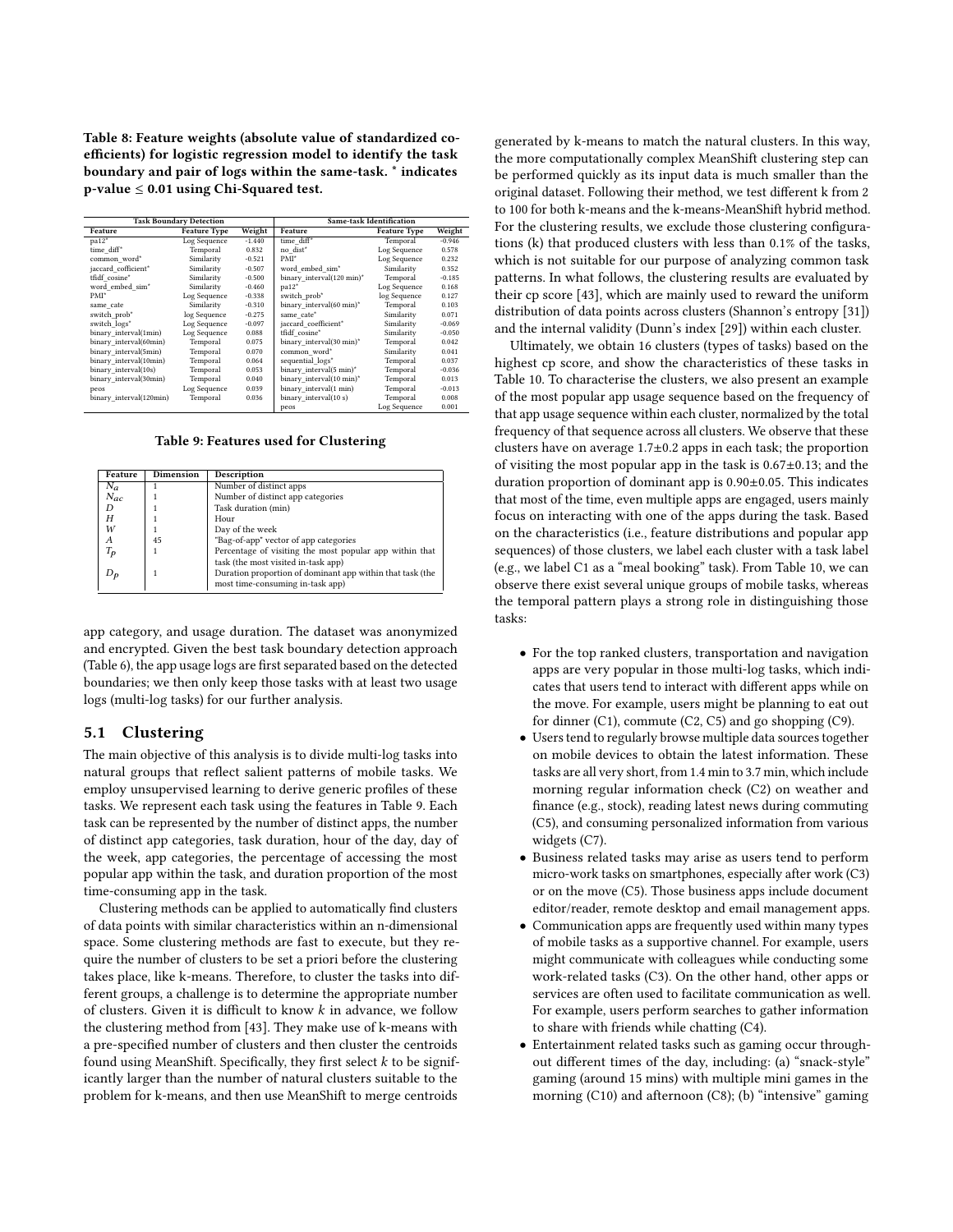<span id="page-8-0"></span>

| Cluster      | Duration(min) | <b>App Categories</b>                                     | <b>Popular Time Range</b> | Popular App Usage Sequence                    | <b>Task Label</b>                               |
|--------------|---------------|-----------------------------------------------------------|---------------------------|-----------------------------------------------|-------------------------------------------------|
| C1(15.9%)    | 1.8           | transportation, navigation, food-and-drink, communication | afternoon:15:00-21:00     | transportation->communication->transportation | meal booking                                    |
| C2(14.7%)    | 1.5           | navigation, finance, weather, productivity                | morning:7:00-11:00        | weather->finance->productivity(mail)          | regular info checking                           |
| $C3(13.0\%)$ | 1.4           | productivity, communication, tools, business              | afternoon: 15:00-21:00    | productivity->productivity->business          | mobile working                                  |
| C4(11.6%)    | 0.8           | widgets, productivity, communication, photography         | afternoon:16:00-20:00     | communication->productivity->communication    | search while chatting                           |
| C5(10.2%)    | 3.7           | finance, business, transportation, news                   | morning:9:00-13:00        | transportation->news                          | info checking while commuting                   |
| C6(6.7%)     | 6.8           | family, strategy, racing, social                          | night:20:00-22:00         | family->social->social                        | social and games                                |
| C7(5.6%)     | 1.4           | weather, widgets, tools, productivity                     | early morning:4:00-8:00   | widgets->weather->productivity                | widgets info checking                           |
| C8(5.6%)     | 16.1          | adventure, action, racing, comics                         | afternoon:15:00-18:00     | action->action                                | gaming in the afternoon                         |
| $C9(5.0\%)$  | 3.1           | food-and-drink, weather, transportation, shopping         | morning:9:00-12:00        | weather->transportation                       | shopping trip to the mall                       |
| C10(4.2%)    | 18            | games, puzzle, stimulation, board                         | morning:9:00 -12:00       | games->games->games                           | multiple games in the morning                   |
| C11(2.7%)    | 32.3          | comics, board, puzzle, role-playing                       | evening:18:00-22:00       | puzzle->puzzle                                | one game at night                               |
| C12(2.2%     | 43.4          | word, role-playing, strategy, food-and-drinks             | late night:00:00-10:00    | role-playing->food-and-drinks                 | gaming and booking for late-night food delivery |
| C13(1.2%)    | 68.2          | music, strategy, comics, adventure                        | afternoon:15:00-21:00     | music->strategy->music                        | listening to music while playing games          |
| $C14(0.8\%)$ | 84.0          | education, video, health-and-fitness                      | night:19:00-03:00         | video->health-and-fitness                     | exercising time                                 |
| C15(0.5%)    | 130.4         | strategy, video, entertainment puzzle                     | night:19:00-21:00         | video->video                                  | video and entertainment                         |
| C16(0.1%)    | 236.8         | tools, entertainment, books, personalization              | night:20:00-02:00         | books->tools->books                           | media reading                                   |

## Table 10: Characteristics of Clusters

(around 30-60 mins) on one single game at night (C11 - C13), doing exercises (C14), watching videos (C15), and media reading (C16) with smartphones. All those tasks suggest mobile devices are increasingly used for recreation.

Based on the mobile tasks we observed, we elaborate on the implications of our findings as below.

#### 5.2 Implications

As we have discovered in our analysis, mobile users have common requirements for engaging with multiple apps together, thereby creating a need for an efficient app switching mechanism. Smartphone manufacturers can build smartphones with the operating systems that aim to provide intelligent switching interface towards improving the user experience. The switch interface can improve user experience by absorbing the concept of shared intents in as well as optimizing the layout design to support navigation between recently used apps. This could enhance the effectiveness of the workflow and improve users' fragmented attention usage on the smartphone. Those apps, such as communications, that users often switch back and forth could be located in the key position when designing the layout of that switch panel.

Screen management apps could help users manage their apps in a more efficient way based on the typical tasks found in this paper. Rather than managing apps solely based on their categories, they can be organized based on tasks, taking into account users' contextual information (e.g., time and location). For example, during a weekend meal time, three apps (communication, food-and-drink, and navigation apps) could be organized into a focused panel to support the meal booking task for dining with friends (C1). Furthermore, app developers should cooperate with other apps to enrich their app experience by adding components of common functionality, to which previously users have to switch back and forth between different apps to access. For example, we found that users need to switch between communication and search apps in C4. App developers may want to add an additional function to their communication app, like a search bulletin, or search results pop-up. In summary, smartphone manufacturers, app developers and anyone who impacts the way how apps are engaged on phones, which apps are used and how people select apps to execute, should no longer treat apps independently. They should take mobile tasks into considerations.

# 6 CONCLUSIONS

No previous study has analyzed or addressed the automatic identification of mobile tasks. In this paper, we presented a method that accurately determines mobile tasks from users' app usage logs. We showed that a set of temporal, similarity and log sequence features used in combination can effectively predict mobile tasks. When used independently, log sequence features, which capture the hidden relationship between apps perform best. Our proposed method to identify tasks outperform all baselines, even when they are interleaved. We also showed that matching any pairs of logs into one same task is a harder problem, compared to determining task boundaries. This suggests that it may be better to first identify task boundaries, and then extract app usage of specific tasks from the identified task segments. Our research is an important first step in modeling mobile app usage from the task perspective.

User behaviours are largely determined by their own goals, tasks and preferences, so mining knowledge about user tasks from log activity data can reveal different user intentions and behavioural patterns. These can provide unique signals for user-centric optimization and personalization. Based on the task segmentation and same-task identification models proposed in our work, future research should investigate whether and how information about tasks could be leveraged to improve mobile services. For instance, incorporating models of task prediction into a mobile device infrastructure could improve the user experience in many ways. If the mobile devices were able to identify the past apps and interactions related to the user's current long-term intent, this past information could be retained and displayed to help the user re-establish the context of a long-term mobile task, relieving them from the burden of recalling past interactions. Furthermore, if we could predict that a user was going to return to a task that has only been temporarily suspended, the mobile device could help support future related app interactions. As a second example, the extracted tasks could provide more fine-grained predictive contexts to improve services, such as mobile search, allowing for a more personalized and engaging experience. For example, the probability of issuing certain queries might be higher after performing certain tasks [\[42\]](#page-9-43). Likewise, the probability of completing certain tasks can be higher after different types of mobile search interactions.

Our work sets the stage for evaluating mobile apps and services, not on a per-app basis, but on the basis of user tasks. In future work, we would like to incorporate more fine-grained user interactions